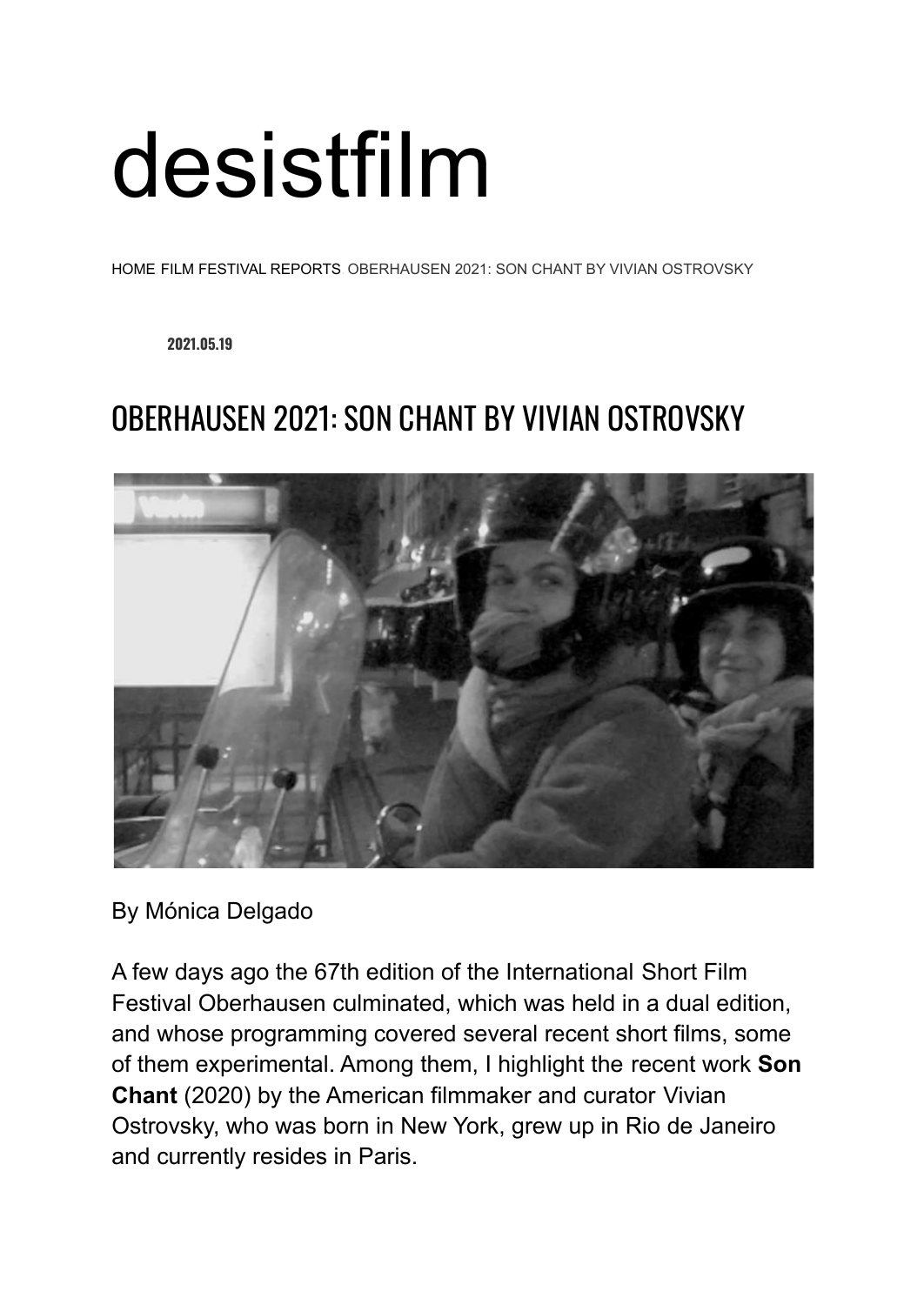Ostrovsky's work has been marked from his position and vision as a filmmaker in male environments, but also from his activism to contribute to improving the conditions of women in film and audiovisual, such as the founding in the mid-1970s of the *Ciné-Femmes International*, an entity dedicated to the promotion, distribution and exhibition of films made by women. Also in 1975, she promoted the creation of the *Femmes / Films festival*, which included an international symposium, thanks to the support of UNESCO, and which was attended by Susan Sontag, Agnès Varda, Valie Export, Chantal Akerman, Márta Mészáros or María Luisa Bemberg, among others. After this work to promote women's cinema, Ostrovsky launched into the creation of experimental films, especially in Super-8, such as **Top Ten Designers in Paris** (1980), **Copacabana Beach** (1983), **Eat** (1988), **Public Domain** (1996), **Telepattes** (2007), **But elsewhere is always better** (2016) or **Unsound** (2019). She already has more than 30 short films and installations to date. Son Chant is her latest work. In the twelve minutes of it, Ostrovsky performs in Son Chant a tribute to the cinematographic relationship between the Belgian filmmaker Chantal Akerman and the French-American composer and cellist Sonia Wieder-Atherton. Both worked together on more than twenty films, installations and video performances, and this short in some way rekindles the vital impulse that emerges from the limbo that emerges between images and sounds. Ostrovsky has indicated in the synopsis of the short that "Reviewing my mini DVs recorded over the last decade, I rediscovered a forgotten nightly sequence of Chantal Akerman and Sonia Wieder-Atherton leaving a brasserie where we had dined together in Montparnasse. The extract stayed with me for a while (…) And, since New York, Paris and Moscow were places that the three of us had in common, I intertwined some of my images with those of their films ". From the intimate and friendly, Ostrovsky adds another component to this relationship, his gaze from the memory and absence of Chantal, and on this undervalued sound aspect.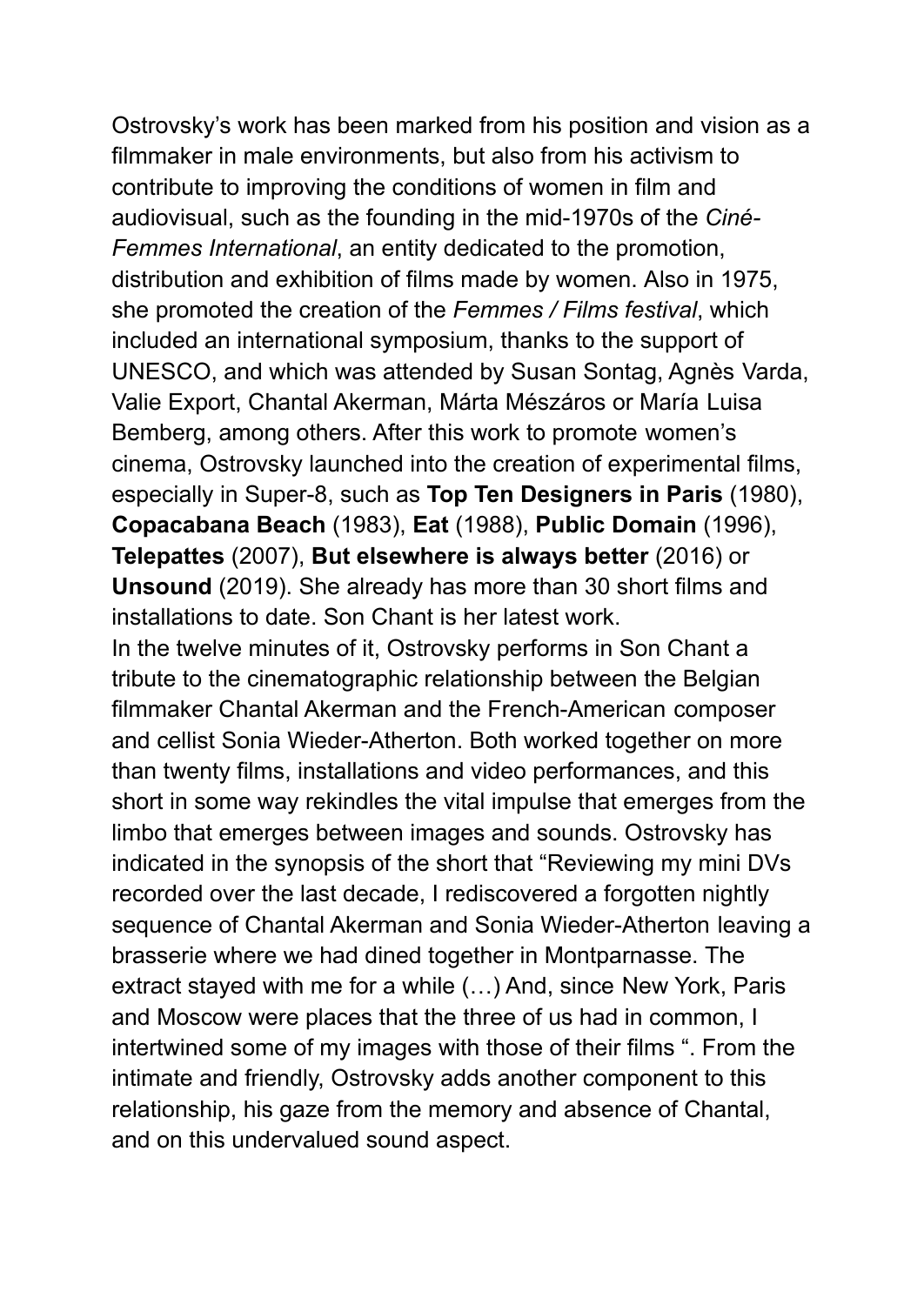

I remember that in March of last year, before the pandemic, at the closing of the Ficunam, in Mexico City, I attended *Chantal*, a performance work where Wieder-Atherton played the cello, while the short film **Saute ma ville** (1968) by Akerman was superimposed on the stage and a text taken from **Une Famille à Bruxelles** (1998), also by Akerman, was read by an actor. In this way, Wieder-Atherton captured, from three acts and repetitions, which required a patient and attentive listener and spectator, a type of invocation, like a mantra, from a single short that appeared in a loop, creating an atmosphere of insistence and possibility of reunion. The question of the title of the performance loomed tremulously, while the images confirmed something that time cannot erase. In the Ostrovsky's short, some moments of similar presentations by *Chantal* are recovered to be included in this montage that weaves scenes from films by both Vivian and Chantal, under the influence of Wieder-Atherton's arrangements on a work by Rachmaninov. Scenes from **Jeanne Dielman, 23 quai du Commerce, 1080 Bruxelles12** , **Les Rendez-vous d'Anna**, **Toute une nuit**, **D'Est** or **Là-bas**, among other films, appear under the influence of anachronism, in a renewal of time , to bring back